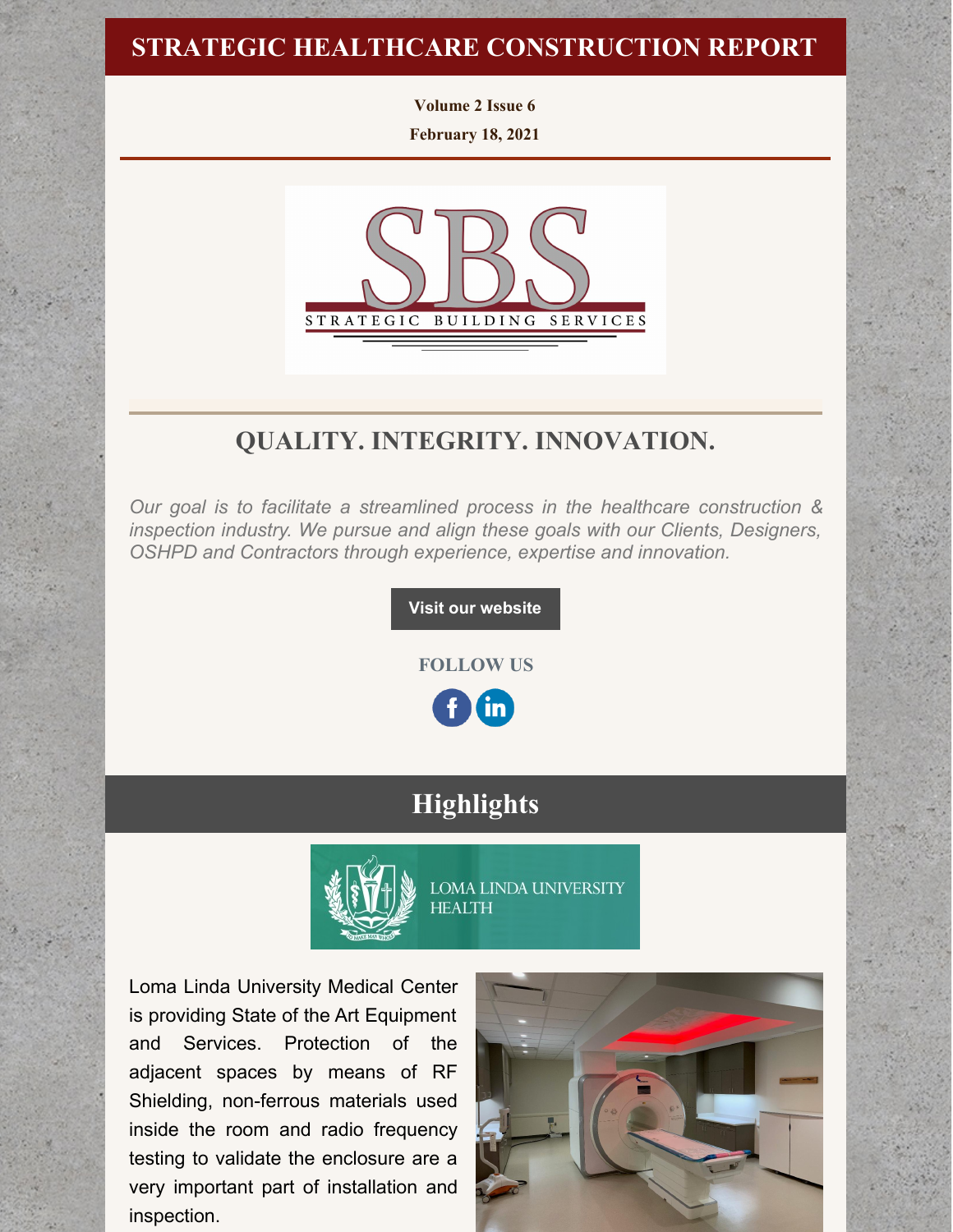## **SBS LABS**



The healthcare construction industry can be very technical and it takes years of experience to accurately navigate through the process. We wanted to use this newsletter as not only reading about what SBS is up to, but also as a tool that can provide helpful information for you on your next OSHPD project. Here is this week's topic that we've experienced in the past and hopefully is beneficial to you:



## **BuildingBetterTogether.**

### **Fire Doors 101: Your Guide to Testing and Certification**

Interested in learning more about the process review on the testing and certification requirements of your fire doors?

If you're new to the process, or if you're a seasoned professional, from initiation of the process through the labeling and installation of your doors, the Intertek presentation below will tell you everything you need to know. Click the link below to learn directly from Intertek about the Preparation Guidelines, Common Misconceptions, and Tips and Tricks.

**Fire [Doors](https://files.constantcontact.com/7250dab0801/85e5bd67-b970-4643-82cc-62cb448ec30d.pdf) 101**

As SBS LABS continues the journey of formalizing material to share with you, please take a moment to subscribe to our Youtube Channel to stay on top of all of the latest with **SBS [LABS.](https://www.youtube.com/channel/UCfR7qiqf9X9tzNf1jD-an_Q)**

**[Contact](http://www.strategic-building.com/contacts) SBS**

## **Newsworthy**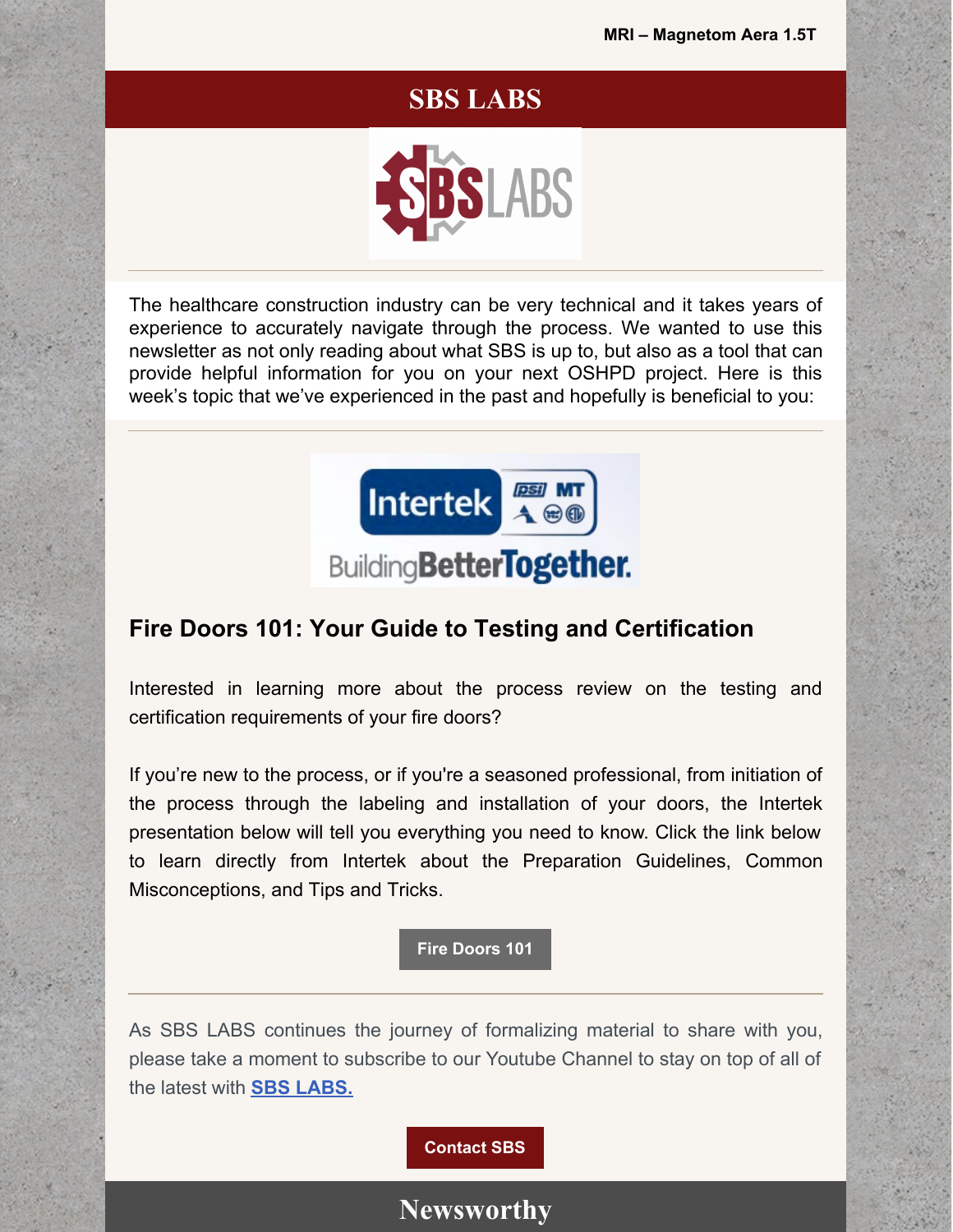

## **McCarthy Wraps Hospital and MOB Project in New Mexico**

The new hospital will comprise 97,000 square feet and include diagnostic imaging capabilities. Photo Credit: McCarthy Building Companies (February 10, 2021)



**HC+O [Article](http://hconews.com/2021/02/10/mccarthy-wraps-hospital-and-mob-project-in-new-mexico/)**



## **UCI to Build World-Class Hospital on Irvine Campus**

Photo Credit: MCD (February 11, 2021)

![](_page_2_Picture_8.jpeg)

**MCD [Article](https://mcdmag.com/2021/02/uci-to-build-world-class-hospital-on-irvine-campus/#more-27272)**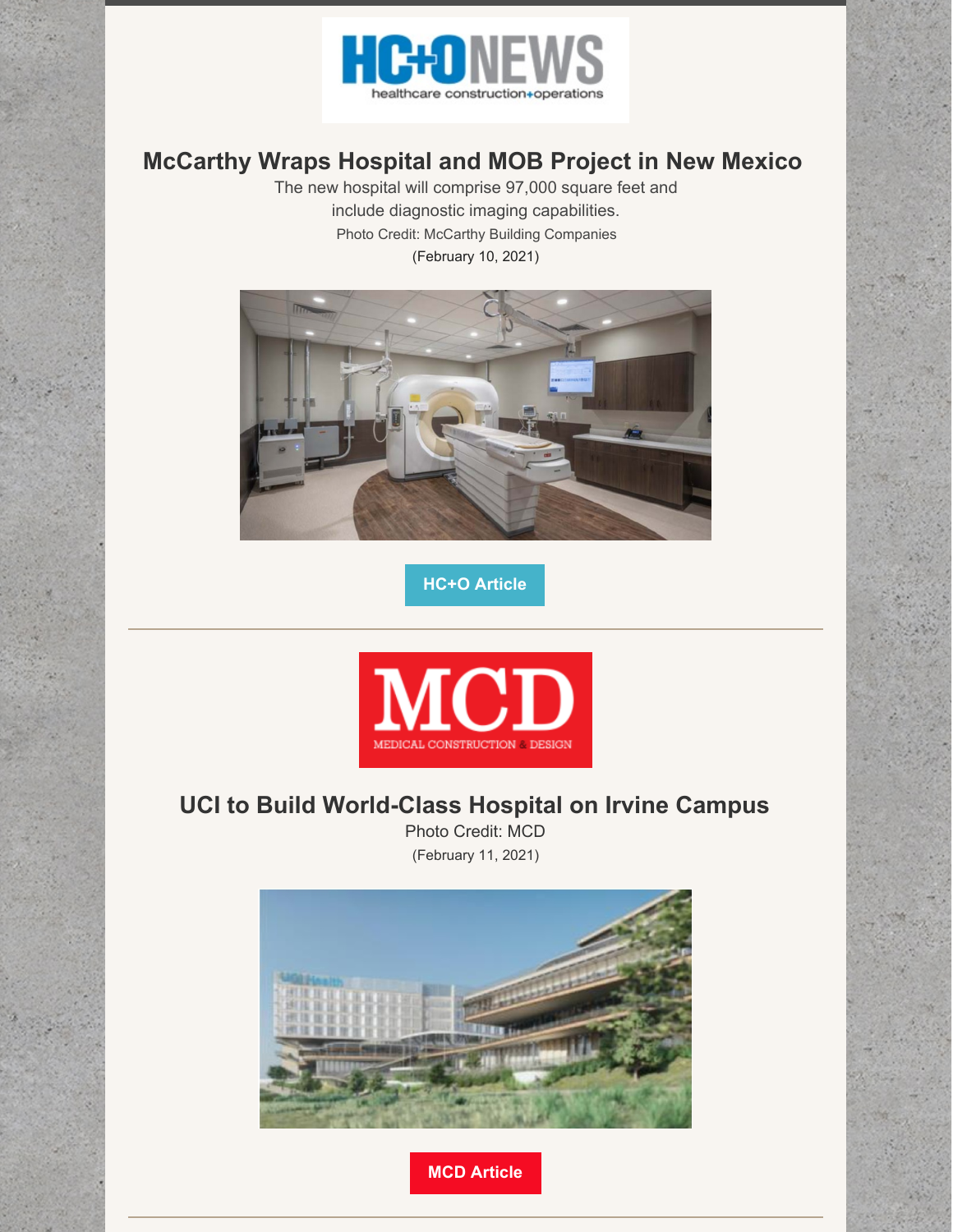![](_page_3_Picture_0.jpeg)

### **The Joint Commission Survey Preparedness**

### **February 17, 2021**

7:30 am - 8:30 am

Attend this virtual mock Joint Commission survey preparedness presentation. Become aware of the survey process during COVID-19, as well as best practices preparing for the survey and what to expect during the actual survey. We will review frequent findings, document management, and building tour areas of focus, to name a few. Knowledge about expectations and preparation will facilitate a successful and rewarding survey experience.

### **Speakers:**

Fred Just and Jill Paul, BSI

**[Register](https://www.cshe.org/CSHEMEMBER/Events/Event_display_Zoom.aspx?EventKey=LA202102&WebsiteKey=82af383b-574f-4cf9-9c18-6149fa88cef3)**

![](_page_3_Picture_8.jpeg)

## **Commissioning Health Care Facilities – A 360-degree Process**

**March 17, 2021 12:00pm - 1pm CT**

### **Speaker:**

Tony Szwarc, MEP Coordinator, Target Building Construction **Learning Objectives:**

- Identify the roles of the owner, CX agent and construction manager for a 360- degree CX process.
- Describe the breadth of systems that a 360-degree CX process encompasses.
- Explain the benefits of incorporating upkeep of facility standards within the 360- degree CX process.

### **Audience:**

- Facility directors/managers/engineers
- Architects, design engineers and commissioning agents
- Contractors

### **Pricing:**

\$25 for ASHE Members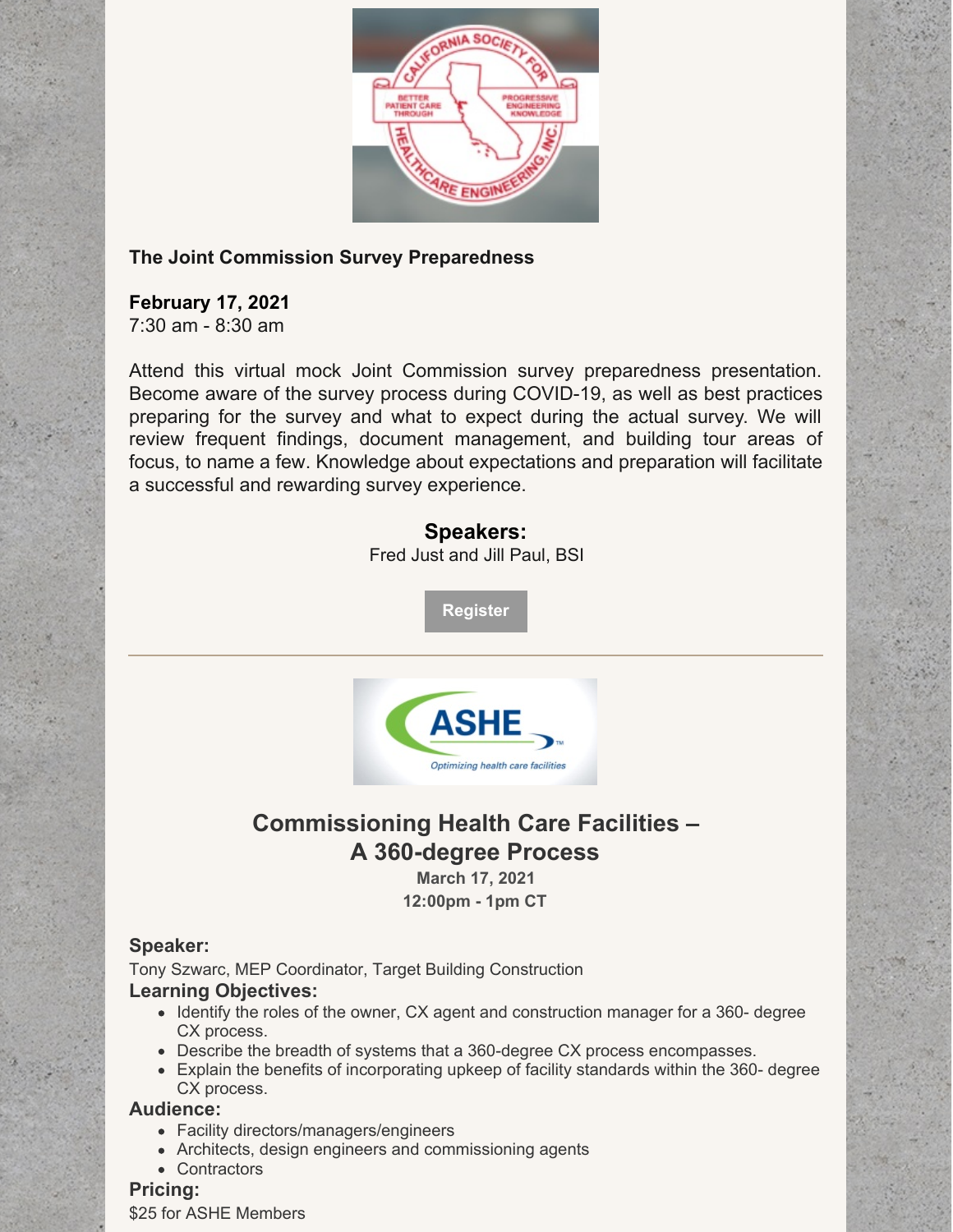**To [Register](https://ams.aha.org/eweb/?ahabu=ASHE&webcode=eventinfo&Reg_evt_key=58310C9A-D920-4A3E-870E-65E5FFC2A6E0) and Learn More**

![](_page_4_Picture_2.jpeg)

**Please be advised that hard freeze warnings, sub-freezing temperatures, watches, and advisories have been issued by the National Weather Service [\(https://www.weather.gov/](https://oshpd.us3.list-manage.com/track/click?u=b5eac4ceeea1d878cfffc1696&id=b5abb149a5&e=bf3938caab)).**

### **Precautionary/Preparedness Actions:**

Take all necessary steps to protect O2 vaporizers, associated controls, and piping from freezing. Please consult your O2 supplier for advice as well as the following documents posted on the OSHPD Web site:

- 1. OSHPD Health Facility Medical Oxygen Systems Best Practices During Covid-19 Pandemic: **[https://oshpd.ca.gov/document/o2-best-practices/](https://oshpd.us3.list-manage.com/track/click?u=b5eac4ceeea1d878cfffc1696&id=9ce85228d6&e=bf3938caab)**
- 2. Advisory/guide put out by KLM Industries and Matheson: **[https://oshpd.ca.gov/document/buildup-of-frost-or-ice-on-vaporizers](https://oshpd.us3.list-manage.com/track/click?u=b5eac4ceeea1d878cfffc1696&id=e080caa3aa&e=bf3938caab)and-pipes-due-to-high-flow-medical-oxygen/**

OSHPD COVID-19 Resources Page is located at:

**[https://oshpd.ca.gov/construction-finance/oshpd-covid-19-resources/](https://oshpd.us3.list-manage.com/track/click?u=b5eac4ceeea1d878cfffc1696&id=229d186d13&e=bf3938caab)**

Okov

## **OSHPD**

## **Inspector of Record Series**

Tuesdays 1:00 – 2:00 p.m., PST

*To register, click on the session date or select a video to watch a past session.*

**[January](https://attendee.gotowebinar.com/register/3608161067287438349) 12, 2021**: Session 1 – INTRODUCTION

![](_page_4_Picture_15.jpeg)

Session 1 – INTRODUCTION

**[January](https://attendee.gotowebinar.com/register/6992767919861084941) 19, 2021**: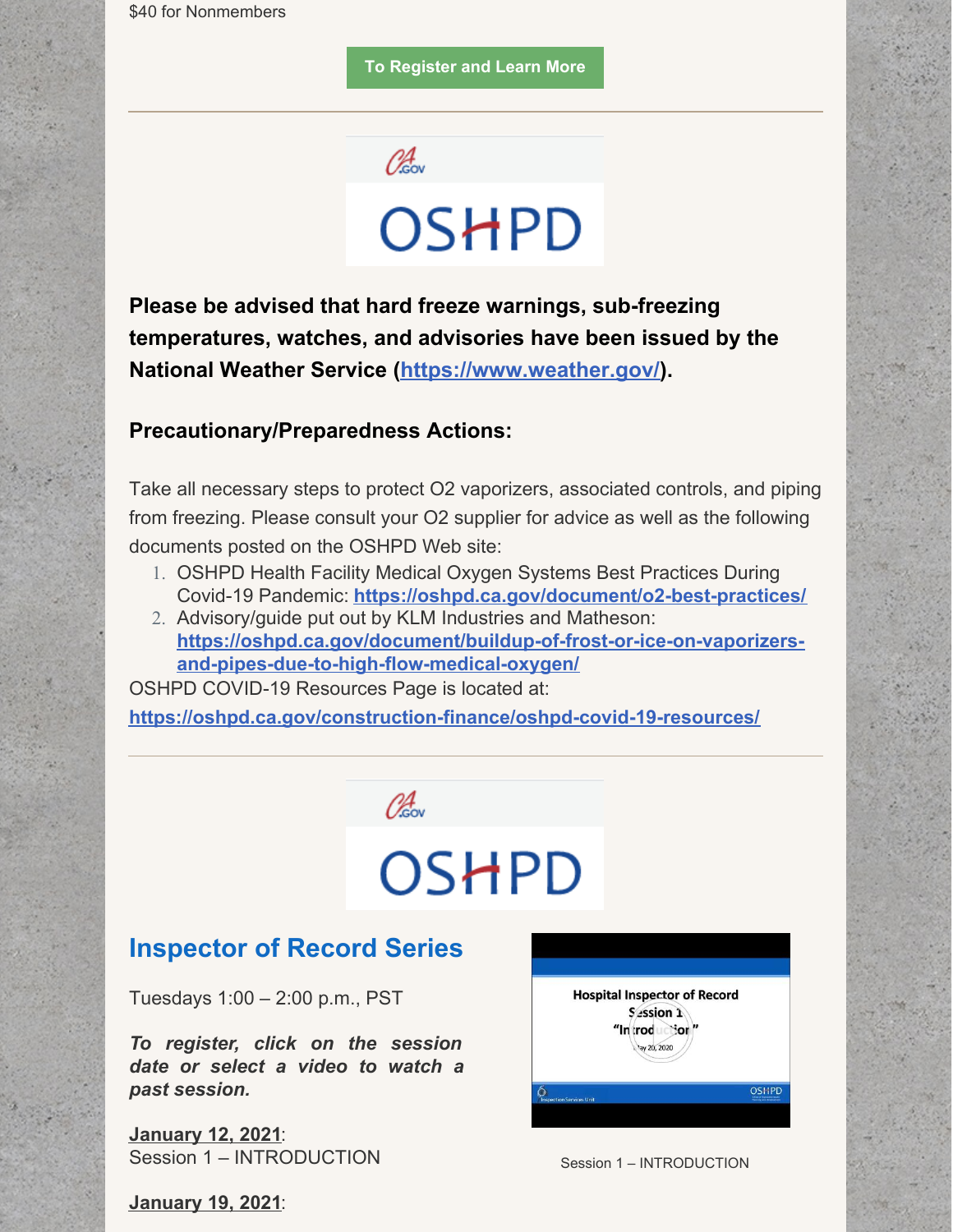Session 2 – HOW TO PREPARE FOR THE EXAM

**[January](https://attendee.gotowebinar.com/register/7528714967215948045) 26, 2021**: Session 3 – HOW TO SPEAK IOR

**[February](https://attendee.gotowebinar.com/register/8881594755961799437) 2, 2021**: Session 4 – HOW TO SUCCEED AS AN IOR

**[February](https://attendee.gotowebinar.com/register/6121453333360375309) 9, 2021**: Session 5 – SUMMARY

| Hospital Vispector of Record      |
|-----------------------------------|
| Ses `on 1                         |
| "How to Prepare for the IOR Exam" |
| June 03, 2020<br>JOE LABRIE, RCO  |
|                                   |

Session 2 – HOW TO PREPARE FOR THE EXAM

![](_page_5_Picture_6.jpeg)

#### Session 3 – HOW TO SPEAK IOR

![](_page_5_Picture_8.jpeg)

Session 4 – HOW TO SUCCEED AS AN IOR

![](_page_5_Picture_10.jpeg)

Session 5 – HOW TO SUCCEED AS AN IOR

![](_page_5_Picture_12.jpeg)

![](_page_5_Picture_13.jpeg)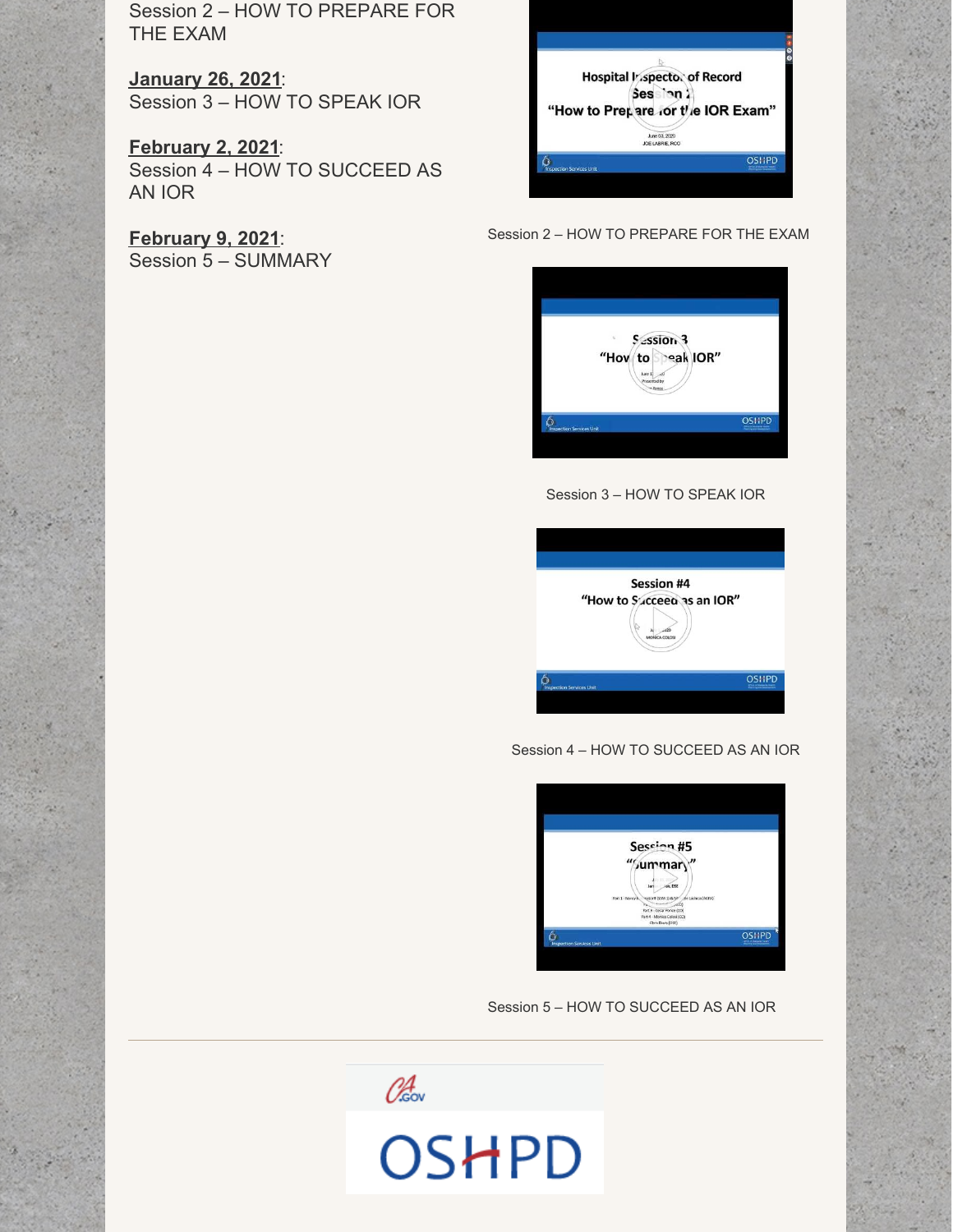### **Collaborative Review and Construction (CRC) and Phased Plan Review (PPR) per PIN 50**

This video is for educational purposes to explain the history and proper usage of *[PIN](https://oshpd.ca.gov/ml/v1/resources/document?rs:path=/Construction-And-Finance/Documents/Resources/Codes-and-Regulations/Policy-Intent-Notices-PINs/PIN-50-Collaborative-Review-and-Construction-Process-CRC-and-Phased-Plan-Review-PPR.pdf) 50* – Collaborative Review and Construction process (CRC) & Phased Plan Review (PPR). The PPR has been successfully used to reduce approval time and minimize the number of post approval documents. This video is presented in six sessions.

### **See links below for Parts 1 & 2 of Session 6**

![](_page_6_Figure_3.jpeg)

![](_page_6_Picture_4.jpeg)

## **2019 CBSC Intervening Code Cycle Updates**

### **Changes Impacting Hospital Design and Construction and What to Expect**

Over two sessions, the Office of Statewide Health Planning and Development (OSHPD) Technical Lead Disciplines will outline important changes in the intervening CBSC and explain what healthcare facilities, design professionals, and their construction teams should consider to achieve compliance. **[article](https://www.krwolfe.com/whats-on-the-horizon-in-2021-for-healthcare-construction/)**

### **Session 1: [January](https://register.gotowebinar.com/register/8451863830849641742) 12, 202[1](https://register.gotowebinar.com/register/8451863830849641742)**(AIA 1.5 LU | HSW)

- Introduction
- California Administrative Code
- California Building Code

Click the links below to view session 1 & 2 of this webinar.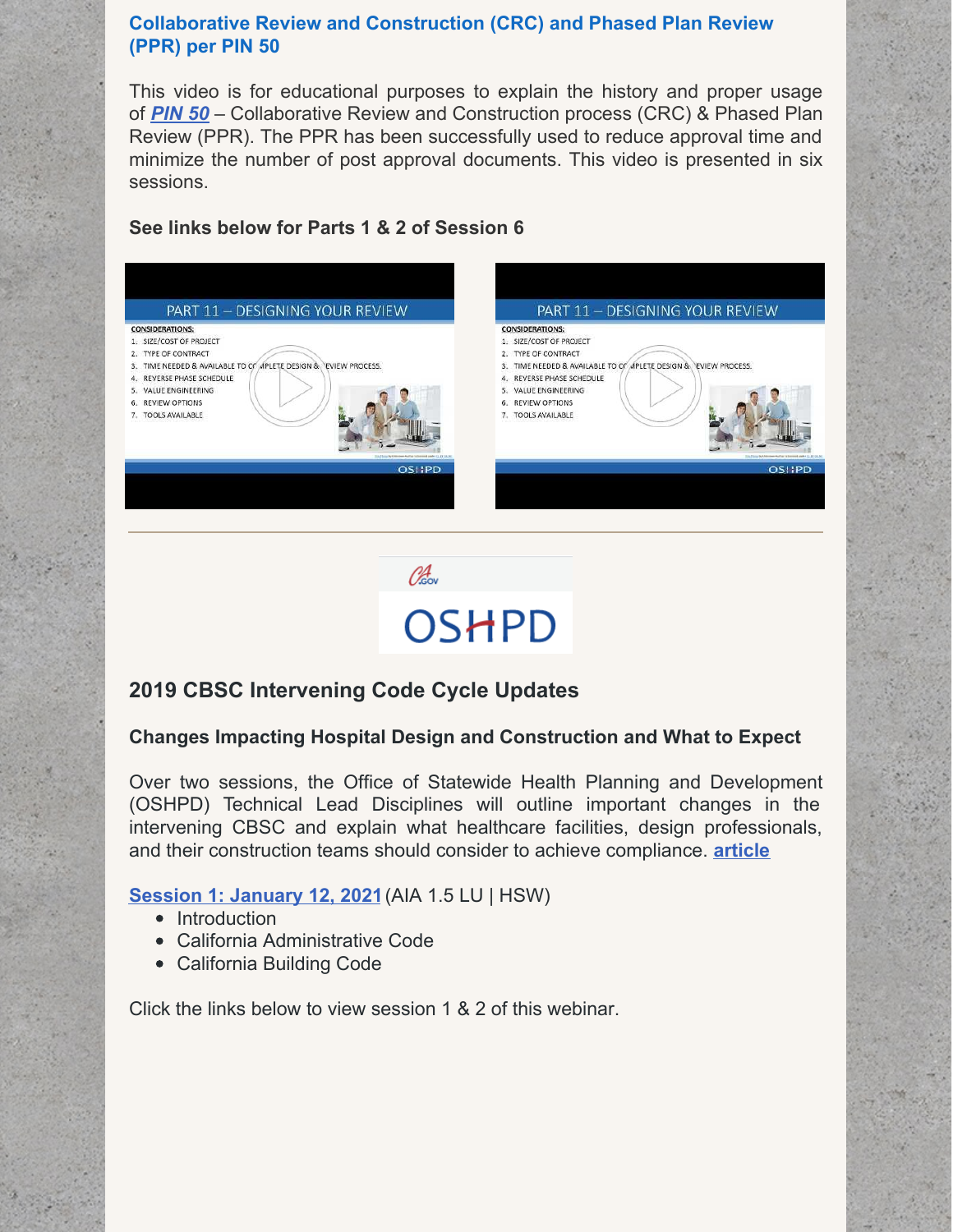![](_page_7_Picture_0.jpeg)

### **Session 2: [February](https://register.gotowebinar.com/register/351030493793057038) 9, 2021**(AIA 1.5 LU | HSW)

- California Electrical Code
- California Mechanical Code
- California Plumbing Code
- California Existing Building Code

![](_page_7_Picture_6.jpeg)

Obsov

# OSHPD

Hospital Inspector Certification Examination Preparation

### **\*Two sessions JUST ADDED for Architectural Plan Reading!**

Join OSHPD's Inspection Services Unit (ISU) in a series of webinars that will provide guidance on how to read drawings for the plan reading portion of the Hospital Inspector Certification Exam.

### *OSHPD SPEAKERS*

*Joseph LaBrie, S.E. Regional Compliance Officer Cesar Ponce*

### **REGISTRATION**

**[February](https://oshpd.us3.list-manage.com/track/click?u=b5eac4ceeea1d878cfffc1696&id=5f17665187&e=bf3938caab) 16, 2021: Architectural Plans - Part 1 - Instruction \***

**[February](https://oshpd.us3.list-manage.com/track/click?u=b5eac4ceeea1d878cfffc1696&id=0955b8ca65&e=bf3938caab) 18, 2021: Architectural Plans - Part 2 - Practice \***

**February 23, 2021: Structural Plans - [INSTRUCTION](https://oshpd.us3.list-manage.com/track/click?u=b5eac4ceeea1d878cfffc1696&id=f4d49de2e3&e=bf3938caab)**

**February 25, 2021: Structural Plans - [PRACTICE](https://oshpd.us3.list-manage.com/track/click?u=b5eac4ceeea1d878cfffc1696&id=c2ba004f16&e=bf3938caab)**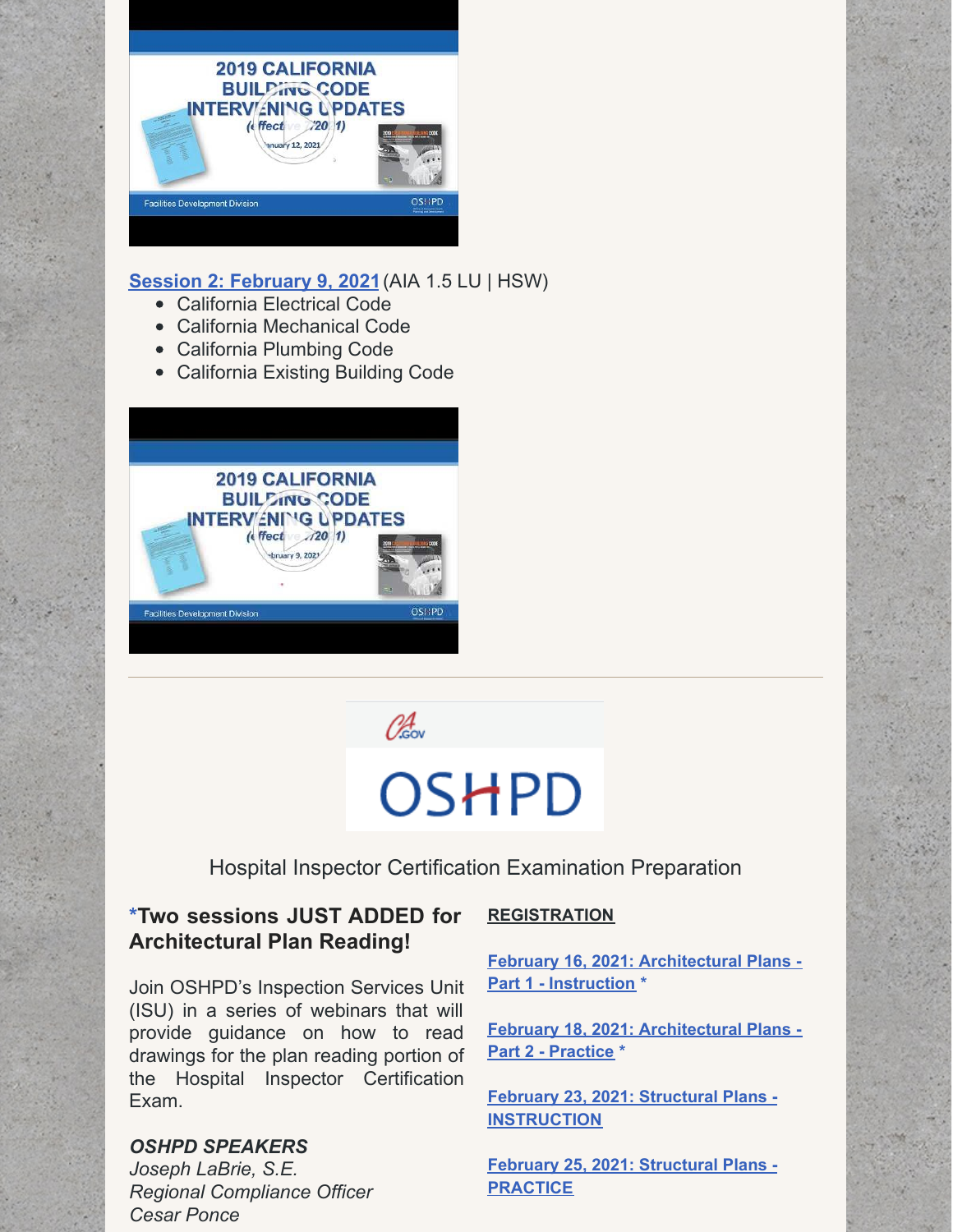*Compliance Officer James Pan, S.E. District Structural Engineer Monica Colosi Compliance Officer*

### **Fee: Complimentary**

TIME 1:00 - 2:00 p.m., Pacific Time

Click on dates to register for each session

**March 9, 2021: [Mech/Plumbing](https://oshpd.us3.list-manage.com/track/click?u=b5eac4ceeea1d878cfffc1696&id=e6038ca4c8&e=bf3938caab) Plans - INSTRUCTION**

**March 11, 2021: [Mech/Plumbing](https://oshpd.us3.list-manage.com/track/click?u=b5eac4ceeea1d878cfffc1696&id=3a16cb720a&e=bf3938caab) Plans - PRACTICE**

**March 16, 2021: Electrical Plans - [INSTRUCTION](https://oshpd.us3.list-manage.com/track/click?u=b5eac4ceeea1d878cfffc1696&id=4836f822b5&e=bf3938caab)**

**March 18, 2021: Electrical Plans - [PRACTICE](https://oshpd.us3.list-manage.com/track/click?u=b5eac4ceeea1d878cfffc1696&id=f4fb793777&e=bf3938caab)**

**March 23, 2021: Fire Life Safety Plans - [INSTRUCTION](https://oshpd.us3.list-manage.com/track/click?u=b5eac4ceeea1d878cfffc1696&id=40680dffc1&e=bf3938caab) March 25, 2021: Fire Life Safety Plans - [PRACTICE](https://oshpd.us3.list-manage.com/track/click?u=b5eac4ceeea1d878cfffc1696&id=032256ecdc&e=bf3938caab)**

![](_page_8_Picture_9.jpeg)

### **2019 CALIFORNIA BUILDING CODE Part 2, Title 24, California Code of Regulations**

**CAN [2-102.6](https://oshpd.ca.gov/ml/v1/resources/document?rs:path=/Construction-And-Finance/Documents/Resources/Codes-and-Regulations/Code-Application-Notices-CANs/2019/CAN-2019-Building-Code-2-102.6-Remodel.pdf)** – Remodel – 11/08/2019 Action/Comment: N/A

**CAN [2-407.4.1](https://oshpd.ca.gov/ml/v1/resources/document?rs:path=/Construction-And-Finance/Documents/Resources/Codes-and-Regulations/Code-Application-Notices-CANs/2019/CAN-2-407.4.1_Direct-Corridor-Access-from-Habitable-Rooms_Rev-042320_ACC.pdf)** – Direct Corridor Access from Habitable Rooms – 11/12/2015 Action/Comment: 04/23/2020

**CAN [2-407.2.2](https://oshpd.ca.gov/ml/v1/resources/document?rs:path=/Construction-And-Finance/Documents/Resources/Codes-and-Regulations/Code-Application-Notices-CANs/2019/CAN2-407.2.2_Nurses-Stations_A.pdf)** – Nurses' Stations – 04/21/09 Action/Comment: 07/08/2020

**CAN [2-703.3](https://oshpd.ca.gov/ml/v1/resources/document?rs:path=/Construction-And-Finance/Documents/Resources/Codes-and-Regulations/Code-Application-Notices-CANs/2019/CAN2-703.3_Engineering-Judgments_A.pdf)** – Engineering Judgments – 05/20/09 Action/Comment: 07/09/2020

**CAN [2-2508.2.1](https://oshpd.ca.gov/ml/v1/resources/document?rs:path=/Construction-And-Finance/Documents/Resources/Codes-and-Regulations/Code-Application-Notices-CANs/2019/CAN-2-2508.2.1_Weather-Protection-for-GypsumWallboard_Rev041620_Final.pdf)** – Weather Protection for Gypsum Wallboard – 08/19/2009 Action/Comment: 04/16/2020